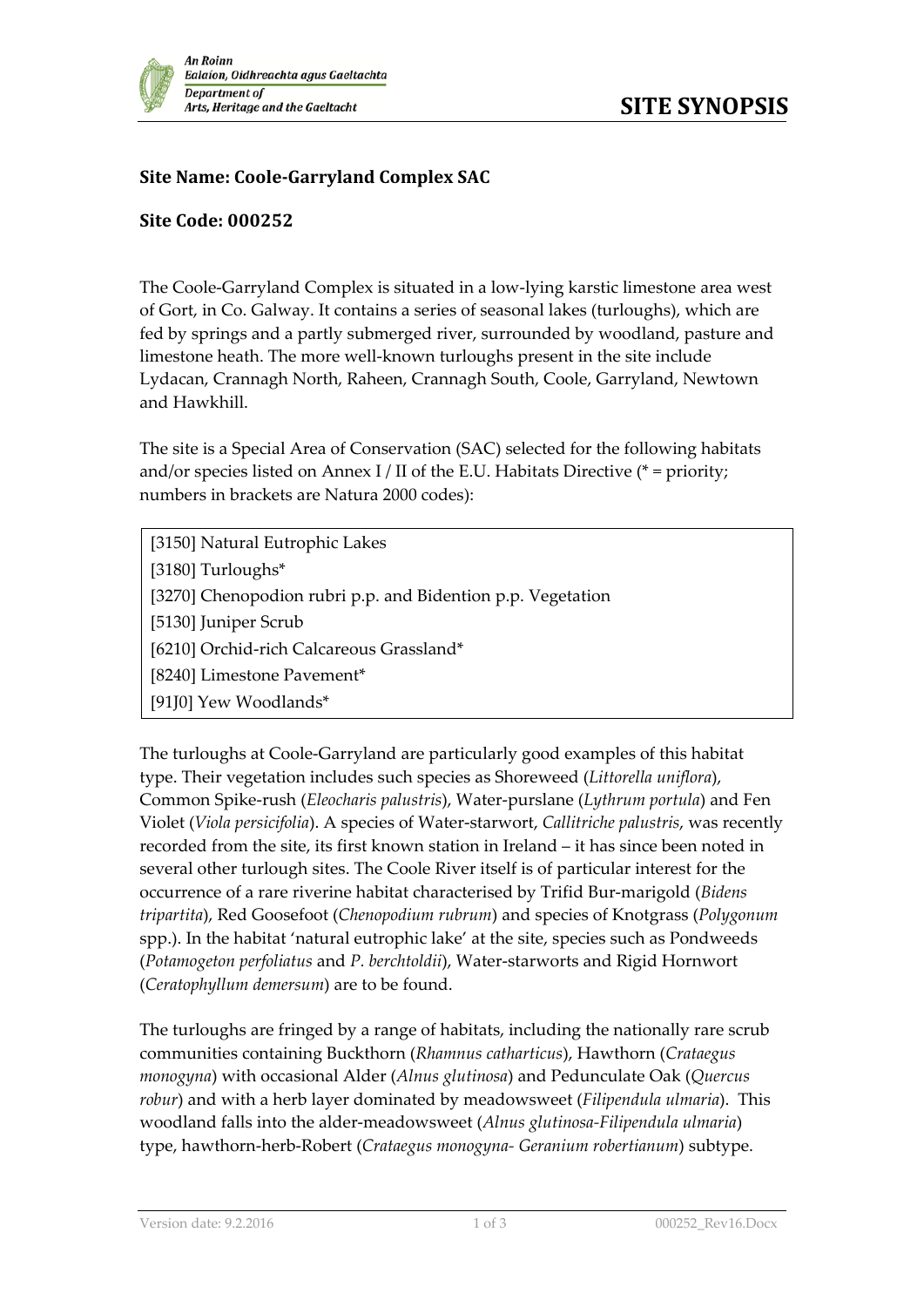A remarkable feature of Coole-Garryland is that several of the turloughs are surrounded by woodland. The main body of the woodland is dominated by Ash (*Fraxinus excelsior*) mixed with Pedunculate oak, occasional Elm (*Ulmus glabra*), Wild Cherry (*Prunus avium*) and Crab Apple (*Malus sylvestris*). Exotic species are widespread, especially Beech (*Fagus sylvatica*) and Sycamore (*Acer pseudoplatanus*) but also with some Hornbeam (*Carpinus betulus*), Horse-chestnut (*Aesculus hippocastanum*) and conifers, including Scots Pine (*Pinus sylvestris*). Many of these species are freely regenerating. The understorey is heterogeneous and is mainly made up of Hazel (*Corylus avellana*), Hawthorn, Spindle (*Euonymus europaeus*), Privet (*Ligustrum vulgare*) (possibly introduced), Guelder Rose (*Viburnum opulus*), Blackthorn (*Prunus spinosa*), Honeysuckle (*Lonicera periclymenum*) and abundant Ash saplings. The field layer is typical of native woodlands on limestone and includes: Wood Anemone (*Anemone nemorosa*), Dog Violet (*Viola riviniana*), False Brome (*Brachypodium sylvaticum*), Tutsan (*Hypericum androsaemum*), Maidenhair Spleenwort (*Asplenium trichomanes*) and Bitter Vetch (*Lathyrus montanus*). The woodlands are notable for the presence of rare species of Myxomycete fungi, including *Licea idris*, *Licea marginata* and *Macbrideola decapillata,* the first-named in one of only three known sites for the species. Much of this woodland falls into the ash-ivy (*Fraxinus excelsior-Hedera helix*) type, hazel-wood-sorrel (*Corylus avellana- Oxalis acetosella*) sub-type.

To the east of Coole Lough, the woodland is highly modified with stands of conifers and Beech. This area is most subject to visitor pressure as it is adjacent to the visitor centre and car park.

Between Doo Lough and Coole Lough is an area of low Hazel woodland around limestone pavement and scrub. Ash is abundant here and Hawthorn, Spindle, Holly *Ilex aquifolium*) and Yew (*Taxus baccata*) also occur. The field layer is similar to that of the main woodland with the addition of such pavement species as Broad-leaved Helleborine (*Epipactis helleborine*)*,* Wall Lettuce (*Mycelis muralis*) and the Southern Polypody fern (*Polypodium austral*)*.* 

Between Doo Lough and Garryland Turlough are several small stands of Yewdominated woodland on limestone knolls. Pedunculate oak, Ash and Beech occur within these stands. Both the shrub layer and the herb layer are very poorly developed or almost absent but the bryophyte layer, dominated by *Thamnobryum alopecurum* with *Neckera crispa* is well developed. There is a small amount of Yew regeneration at this site and Yew is widely scattered through the surrounding woodland.

In places, heath communities have developed over the limestone pavement, consisting of Ling Heather (*Calluna vulgaris*), Juniper (*Juniperus communis*), Blue Moor-grass (*Sesleria albicans*) and occasional Yew. In addition, the site contains good examples of smooth pavement and associated species-rich grasslands. Small areas of orchid-rich grassland also occur with the following species recorded; Pyramidal Orchid (*Anacamptis pyramidalis*), Spotted Orchids (*Dactylorhiza* spp.), Fragrant Orchid (*Gymnadenia conopsea*), Fly Orchid (*Ophrys insectifera*) and Greater Butterfly Orchid (*Platanthera chlorantha*).